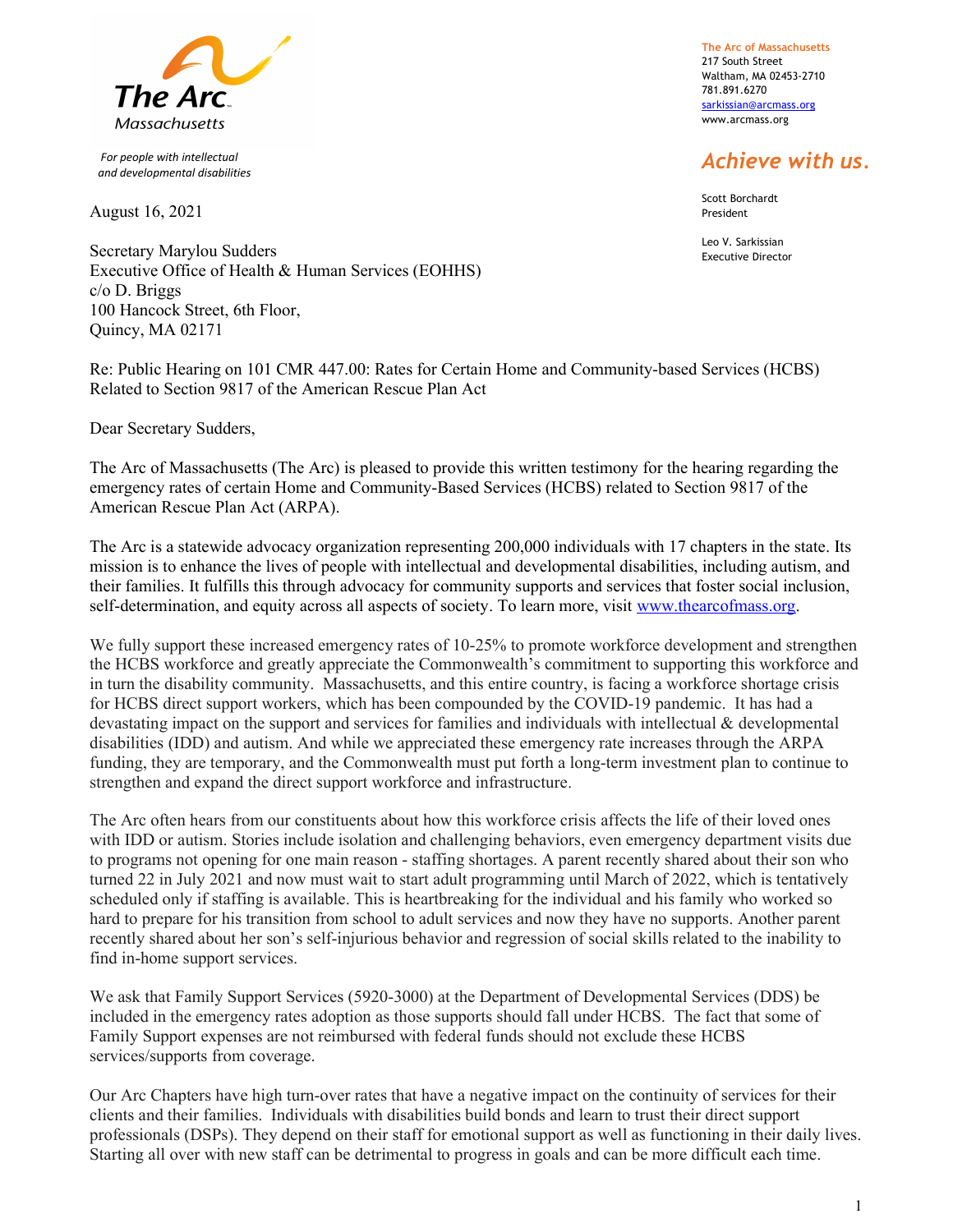DSPs are vital to the community integration and employment of the disability community. People with disabilities can be prevented from entering costly, restrictive, and often segregated institutional settings or in hospital-boarding situations if support staff are successfully recruited, professionally trained and retained. DSPs are doing critical tasks that support people with disabilities with taking medications, bathing, eating, getting out into the community, as well as job coaching and counselors. It is difficult work that requires thoughtful planning and communication skills as well as an understanding of ethical principles and practices of inclusion. Today's laws and regulations, which focus on self-determination, inclusion and community integration require staff who are competent and prepared, but the wages do not reflect this level of skill. Presently their compensation is equal to laundry workers and drivers. Due to low wages, there is an approximate 50% national turnover rate annually, and the average national wage is about \$12/ hour<sup>i</sup>, making it difficult to provide continuity in services, provide a family sustaining wage, and threatening the quality of care. Moreover, the lack of support for the workforce means that the responsibility of care and support often falls on unpaid family caregivers. The workforce and earnings losses related to unpaid family caregiving are significant and well-documented.

DSP wages and benefits for people with IDD need to be based on market-based reimbursement rates in the Commonwealth consistent with health and education sectors. We estimate 29,000 DSPs serving the IDD/autism community in the Commonwealth, not including those serving other disability populations. In addition to increased rates for DSPs, it is also important to increase compensation for front-line managers, clinical positions, and program directors to avoid compression in pay ratesii. During the period of 1987-2007, there had not been a statewide adjustment to the rates of reimbursement paid by the Commonwealth to human service providers through Purchase of Service (POS)<sup>iii</sup>. On the Medicaid side (MassHealth), cost of living allocated did not keep pace with inflation or corresponding growth in salaries in the health and education sectors.

The downward pressure of rates has brought many DSP positions wages to minimum wage, and in the case of day habilitation services to barely it. In the recent FY'22 Commonwealth rate determination for DSPs in the Community Based Day Supports (CBDS) programs, the Department of Developmental Services (DDS) set a benchmark of \$15.48 per hour for a "blended" DSP wage.<sup>iv</sup> Some provider agencies have started offering \$17 per hour due to the severity of the workforce vacancies, risking health for those they serve. They hope that the 10% federal Home and Community-Based Services (HCBS) bump will result in adequate reimbursement within this fiscal year, even though it is a short-term revenue fix.

At present, there is difficulty not only with the DSP and front-line managers in purchase of service and MassHealth programs, but clinical services as well. The following agencies and program areas need to be considered. At DDS: Residential, CBDS, Day & Employment, Family Support & related programs (autism children, DESE/DDS, IFFS), Autism Omnibus (MRC and MCB programs face similar shortages) and Transportation. At MassHealth: Day Habilitation, Adult Family or Foster Care (AFC), Continuous or Block Nursing and any DSP related services such as the personal care attendant (PCA) program. Clinical services such as nursing, allied health therapists or Board-Certified Behavior Analyst (BCBA) positions are affected due to individual rates or rates through services in all community-based programs. We ask that the Commonwealth create a Workforce Committee, which includes The Arc and other relevant association, disability groups and providers to receive information regarding relevant workforce numbers and corresponding present pay benchmarks.

As a member of the ADDP AFC Advisory Group, we also ask for a collaboration with the Center for Health Information & Analysis (CHIA) and MassHealth to share the findings led by the Massachusetts AFC Council that are based on careful analysis of the data in the CHIA Cost Reports. The data clearly demonstrated that information being captured in the AFC Cost Reports is not reflective of true and needed costs associated with an AFC program that is fully staffed. Agencies with vacancies are showing a profit in their bottom line because of this, and this is being held against the rates, versus, showing the operational costs of the program. This vacancy data should be included so that a complete program budget is used to truly establish proper rate methodology for fairness in rates and fairness in caregiver stipend funds to agencies.